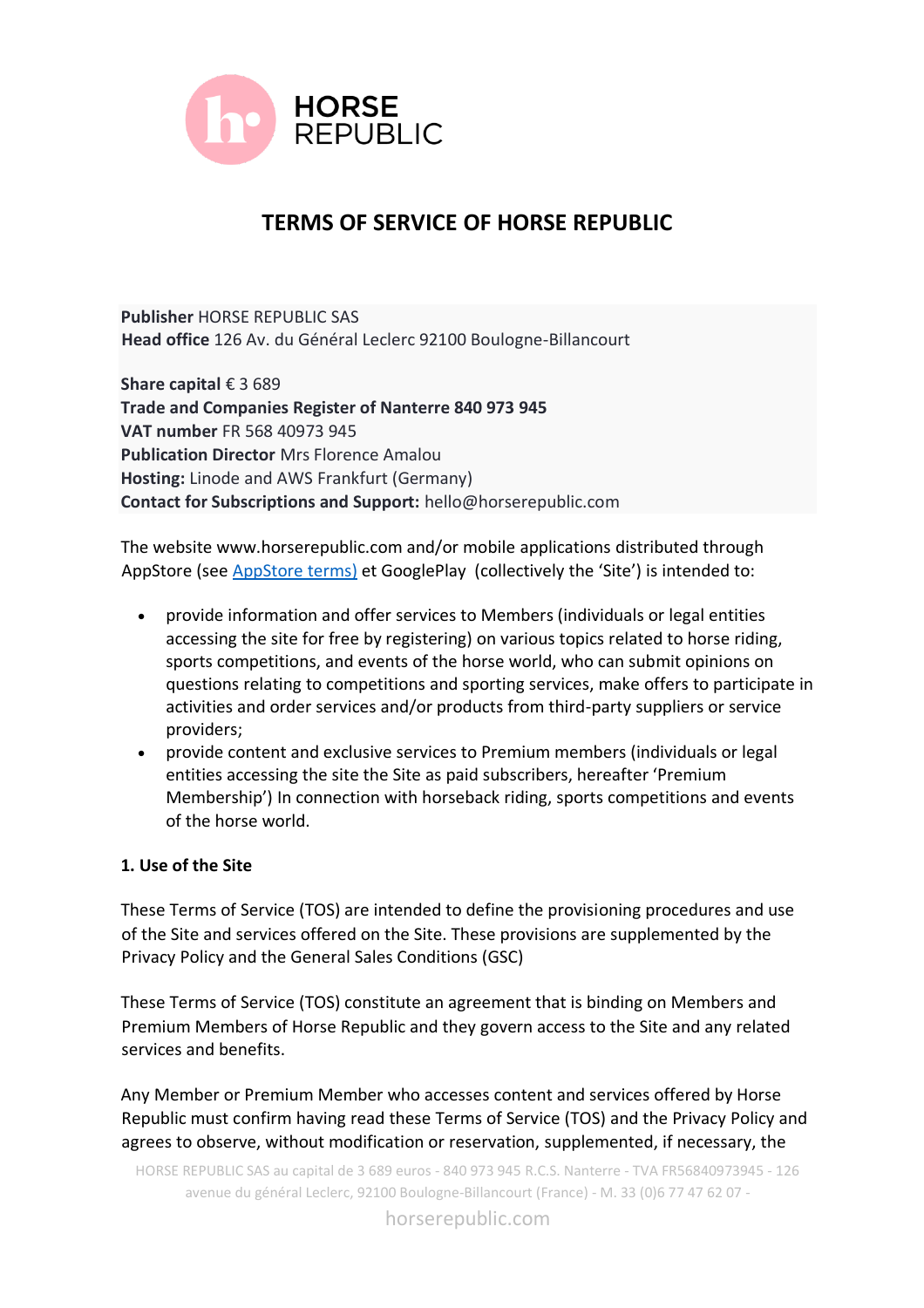

General Sales Conditions (GSC). The General Sales Conditions (GSC) shall be expressly acknowledged and accepted prior to the use of services.

The Terms of Service (TOS) may be modified at any time unilaterally by Horse Republic. It is therefore requested that, prior to accessing the website, Members and Premium Members consult the latest version of the Terms of Service available on the Site. By continuing to use the Site or accessing it, you agree to any changes.

If you disagree with the Terms of Service (TOS), the Site may not be visited and/or bookings or orders may not be made by the Member or Premium Member.

If any provision of these Terms should be considered or deemed unenforceable or invalid, it will be disregarded without affecting the enforceability and validity of the remaining provisions, which shall remain applicable.

# **2. Terms of Access**

**2.1** Access to the Site is possible at any time except in cases of force majeure or events beyond the control of Horse Republic and subject to any breakdowns and maintenance necessary for the proper functioning of the Site that may be carried out without prior notice.

The equipment, computer resources, and Internet connection costs (computer, software, telecommunications, etc.) allowing access to the Site and its contents are the sole responsibility of each Member or Premium Member, as well as costs for communication associated with their use. The Member or Premium Member is solely responsible for the operation of its own computer equipment and its Internet access.

**2.2** When registering online, Premium Members and Members agree to provide information that is precise, accurate, current, and complete and to keep this information up to date.

In the event that information provided is false, inaccurate, or incomplete, Horse Republic is entitled to suspend or terminate a subscription and/or cancel or deny access both immediately and for the future to all or part of the Site and its services.

**2.3** As such, you confirm that you are age 18 or over, which allows you to create an account and add content to our Site and/or to subscribe, and that you have the legal capacity to be a user in accordance with these Terms of Service (TOS)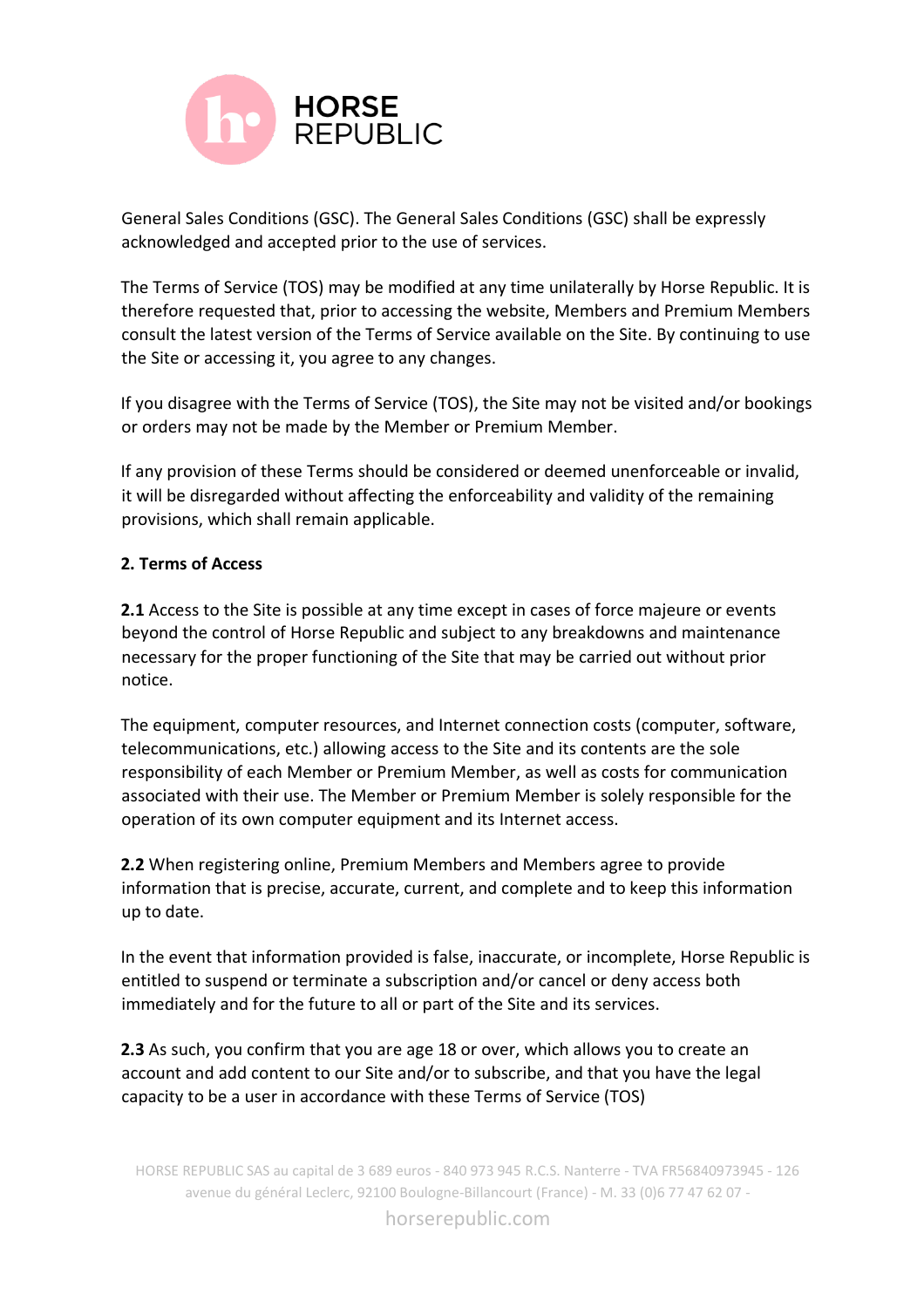

Minors are allowed to register and/or subscribe to the Site, provided they have first obtained the approval or parents or guardians, and provided that these persons have agreed to guarantee compliance by the minor to these Terms of Service. Horse Republic reserves the right to terminate any Personal Account opened by a minor who cannot provide such approval.

Any use of services and/or subscriptions on the Site by a minor shall be conducted under the full responsibility of parents or guardians in charge of the minor concerned. These individuals acknowledge their responsibility to monitor the use of services by minors.

**2.4** Horse Republic reserves the discretionary right to deny access to the Site and the services for which we offer free access at any time, particularly in the event of violation of these Terms by a Member or a Premium Member.

Horse Republic also reserves the right to suspend and/or terminate ipso jure, without compensation, and without legal formalities, any subscription and access to services in the event of a breach of these Terms by a Member or Premium Member.

**2.5** The Site offers its Members free access to one area of the site and another that is available only by subscription and is reserved for its Premium Members.

**2.5.1** The spaces Le Mag, Advisor, Boutique and Discounts are freely accessible to any Member with web access. These areas include, in particular editorial content, news and/ or information from advertisers, service providers, or suppliers.

**2.5.2** The site offers its Members access to other areas, such as in particular videos or/and specific discounts that are available only to Premium Members.

The various subscription offers, periods, renewal conditions, rates, and payment methods are described in the section Become a Premium Member found in the website's Profile section (mobile app).

**2.5.3** The Website offers, especially in the Discounts section, links to third-party websites owned and operated by independent service providers not related to Horse Republic. The conditions of accessibility and use of these sites are specified by the third parties.

# **3. Registering at Horse Republic and ID management**

A variety of services on the Horse Republic Site are available to Members and Premium Members after they create a personal account (the 'Horse Republic Account').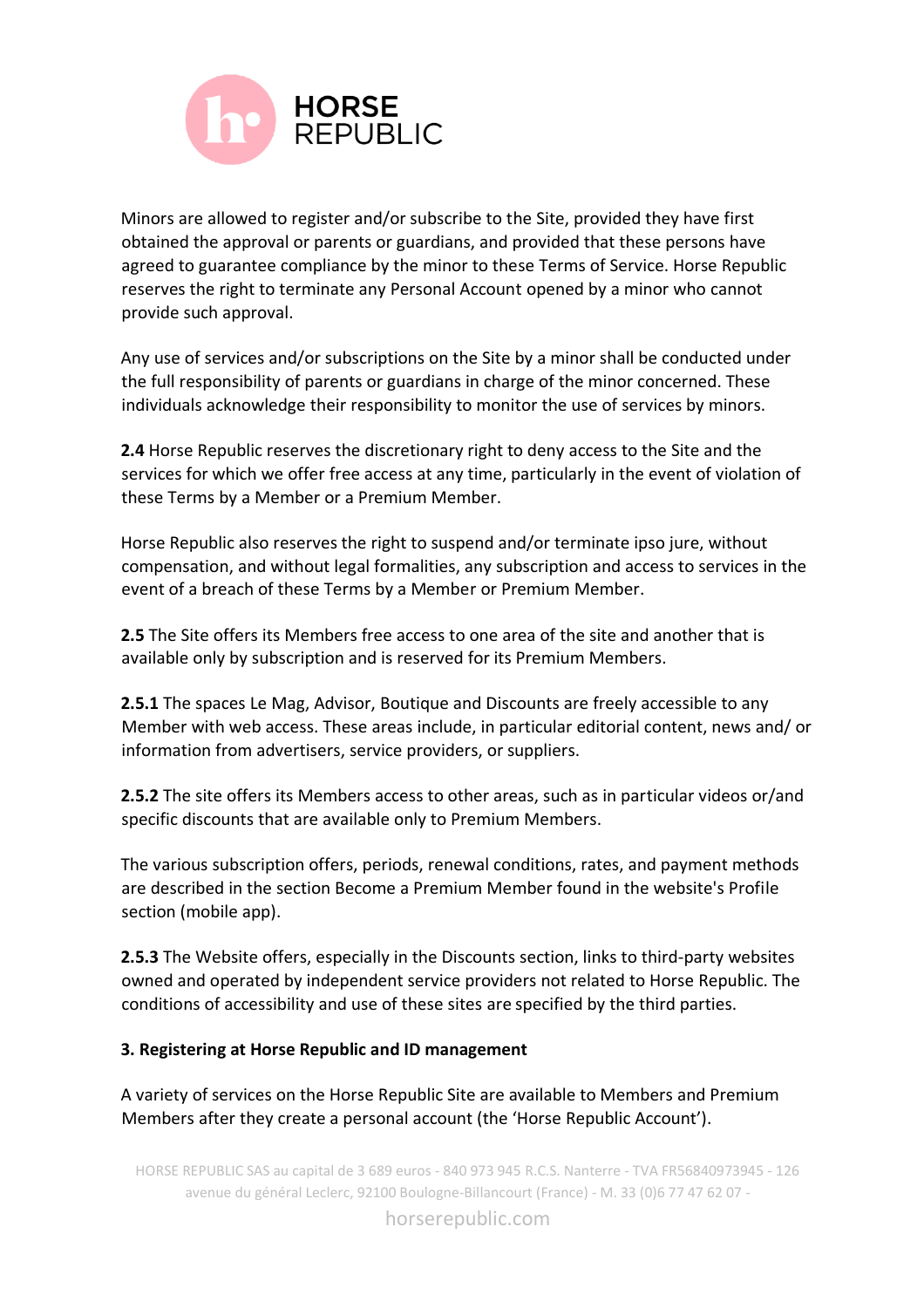

#### **3.1 Provisions shared by Members and Premium Members**

To create a Horse Republic account, the applicant must choose a username (email address/alias) and then fill out a registration form with personal information, such as name, surname, email address, and password, which then will identify the user and facilitate access to the contents of the Site.

When registering online, Members and Premium Members agree to provide accurate and complete information about their identity that does not infringe the rights of third parties. The user is responsible for updating personal data.

The username and password will allow Premium Members to identify themselves and connect to the services. This information is personal and confidential and should not be disclosed to third parties. It may only be changed at the request of the user or by Horse Republic.

In case of loss, theft or unauthorised use of usernames, the Member or Premium Member concerned should inform Horse Republic immediately and apply for a new username.

Each Member or Premium Member is responsible for the use of services made with its username. Any connection or data transmission performed using the usernames will be deemed to be made by the Member or Premium Member under the members exclusive responsibility. Accordingly, Horse Republic may not be held responsible for the consequences of fraudulent use of usernames by a third party.

The duration of a Horse Republic Account is indefinite.

Horse Republic nevertheless reserves the right to delete automatically, without notice or compensation, any Horse Republic account for serious and/or repeated violations of these Terms by its owner and/or in the event that the latter's behaviour would constitute a violation of applicable regulations and/or cause damage.

Each Member or Premium Member has the option at any time of unsubscribing and deleting their Horse Republic Account by clicking the button 'Delete my account' available in the user's personal space. Members may also retrieve details of the information stored on the Horse Republic servers via the 'Export Data' button.

# **3.2. Specific provisions for Members and Premium Members**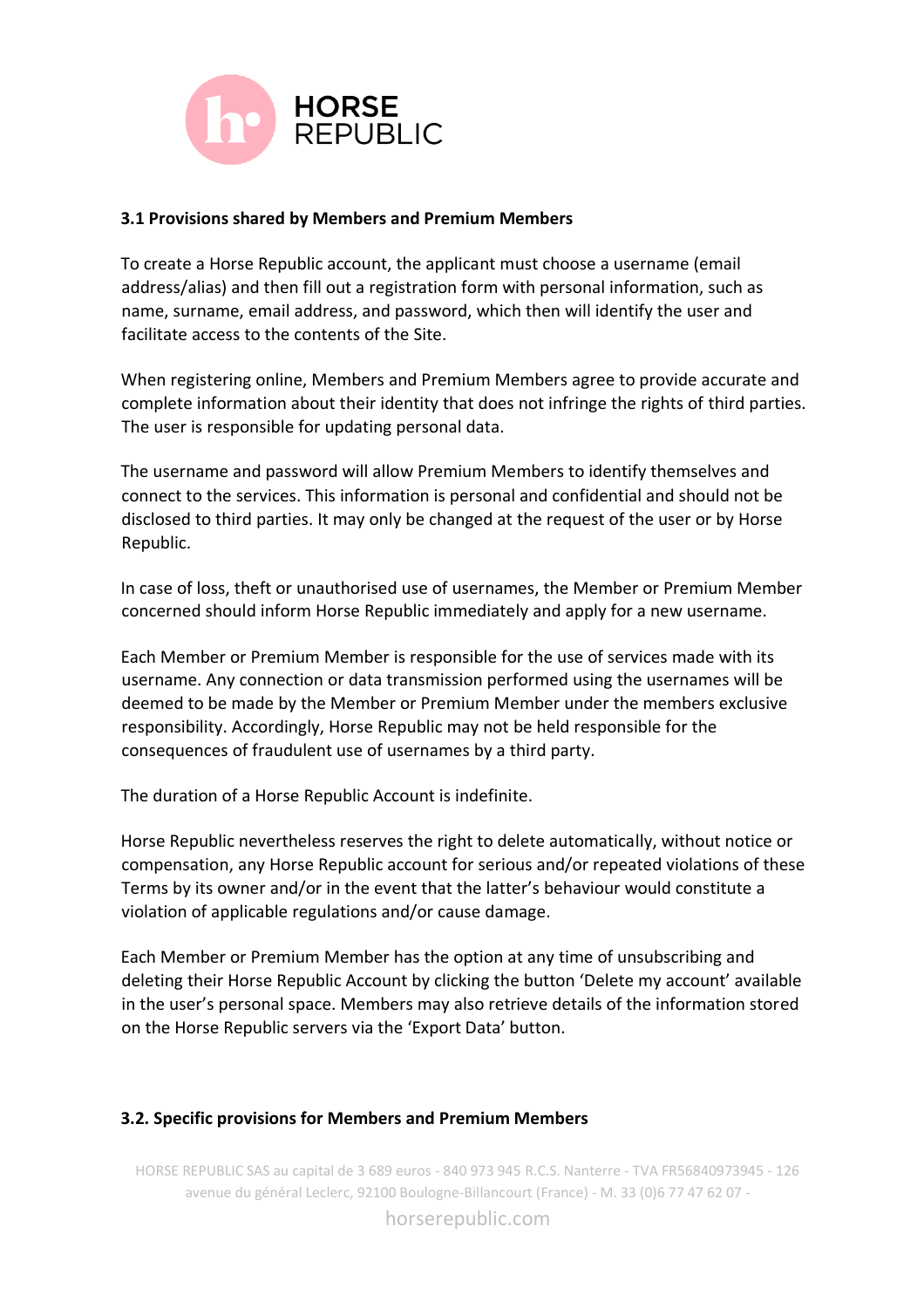

#### **For Members:**

To create an account with Horse Republic, Members are required to complete a registration form with their full name, email address, date of birth, and password. They can complete their profile in the 'Profile' > 'Edit my profile' section of the Application by specifying their favorites discipline, their competition category, whether or not they are a competition rider and whether or not they own horses.

#### **For Premium Members:**

To create a Horse Republic account, Premium Members are required to complete a registration form with their name, address, date of birth, telephone number, email address, and password.

Members with COACH status can also indicate their diploma level and upload a copy of their diploma.

Members with the status of STABLE MANAGER can update their stable's rates for basic board, half-board, use of paddock, hay, and bedding in the section MY STABLE > 'Edit stable info'. They can also send by mail photos to have them added or changed in their stable page.

#### **4. Reviews, ratings, comments, and content sharing**

Members and Premium Members may share content on the Site, such as the publication of reviews of events, stables, questions, photos, videos, comments, suggestions, ideas, or other content (called 'contributions').

Premium Members can post an unlimited number of adverts, which can be viewed by all Members.

The scores issued on a competition or a stable by any Member or Premium Member are in principle anonymous and aggregated in the community score.

As for opinions expressed about a stable or a competition, only the text of the opinion and the author's user name are visible to other Members. Premium Members with the status of STABLE MANAGER have a feature that allows them to respond to reviews of their stable.

The reviews expressed by Members and Premium Members are freely accessible and searchable by anyone. By posting a review, they make public their overall rating and they can also choose to make public the details of the rating they post for each heading.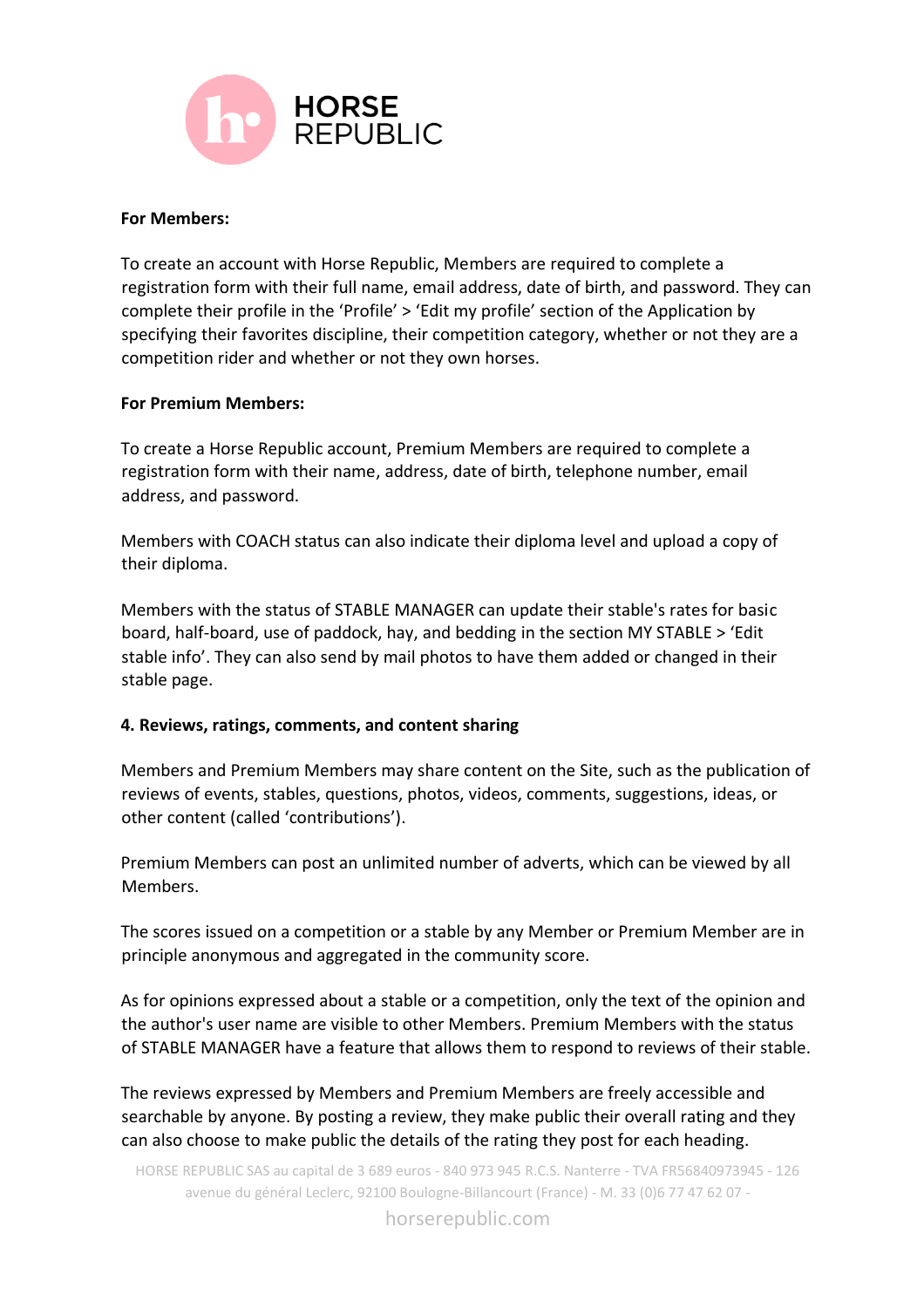

All Members or Premium Members grant Horse Republic the right to distribute, use, modify, and reproduce their contributions on a non-exclusive basis and free of charge.

At their sole responsibility, Members or Premium Members may share content, comments, and opinions about their experiences with riding.

Horse Republic does not monitor messages and content before it is posted online on the Site on the Site by Members and Premium Members and may not be held responsible for messages be shared on the Site.

When sharing content, the Member or Premium Member agrees not to distribute content contrary to the values of Horse Republic, or content that is illegal or infringes on the rights of third parties, such as in particular:

- content that is misleading, derogatory, defamatory, libellous, obscene, pornographic, or threatening to third parties;
- confidential content that violates privacy rights (including family names, addresses, telephone numbers, email addresses of third parties) and the image rights of others;
- content that promotes racism, bigotry, hatred, or physical attacks by groups or individuals calling for harassment of another person;
- content infringing an intellectual or industrial property right, such as in particular a work protected by copyright or a trademark;
- content that impersonates a third party or deliberately misrepresents relationships with a third party, including Horse Republic;
- promotional content, advertising, or messages related to commercial activities and/or sales without prior written permission of Horse Republic;

When content posted online by the Member or the Premium Member is protected by intellectual or industrial property rights, Horse Republic is granted a non-exclusive and free license of use for the necessary operation of the Site (hosting, reproduction, distribution of content).

Horse Republic reserves the right to remove, at its sole discretion, without notice, any shared messages and/or content posted on the Site does that does not meet the conditions of these Terms.

Any breach of the agreements made by Members or Premium Members in this respect may result, in particular, in the cancellation or suspension of their rights to use and access to the Site.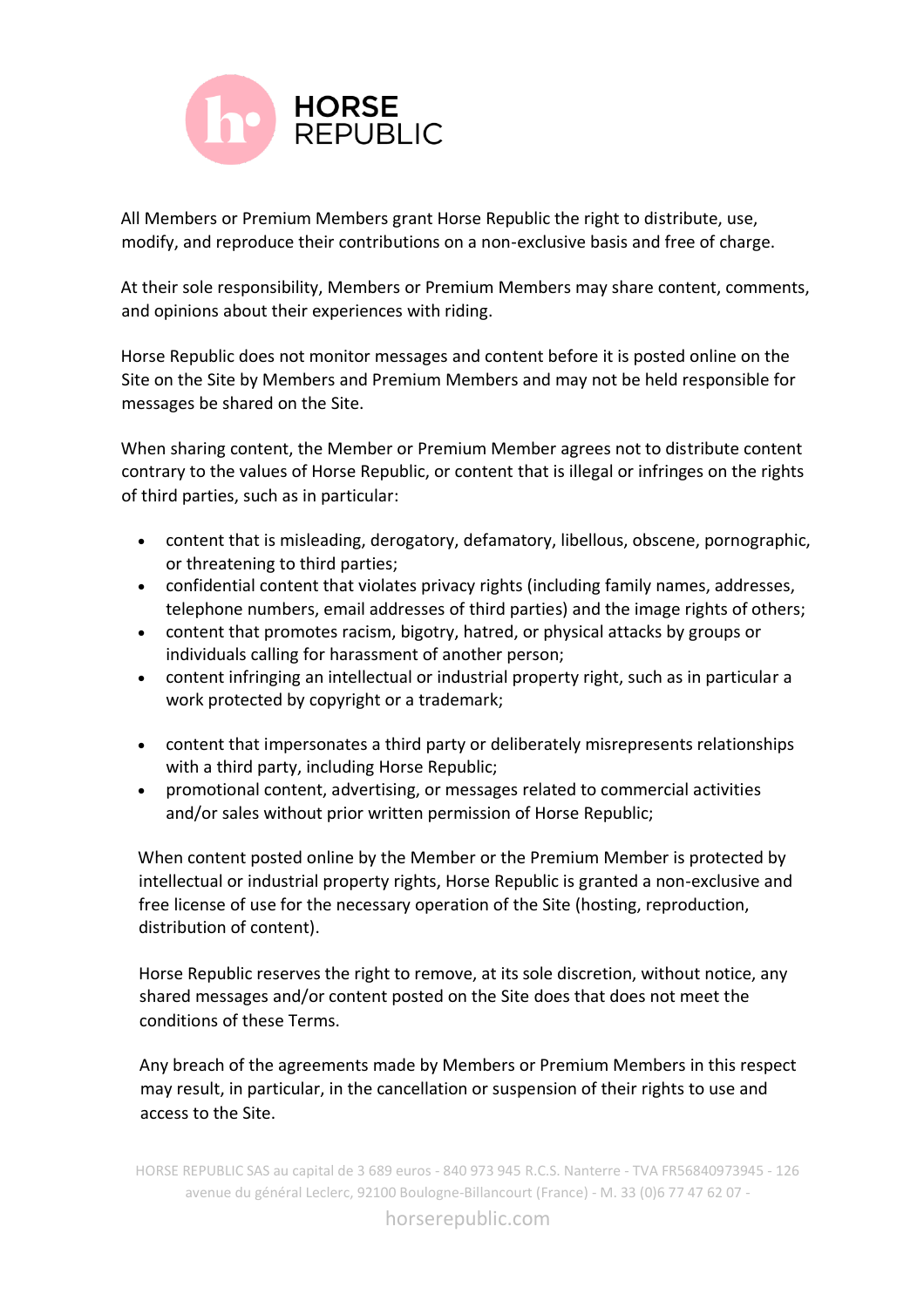

Stables or competition organisers who do not wish to be listed on the Site may send a request for removal to Horse Republic by email at [hello@horserepublic.com.](mailto:hello@horserepublic.com)

## **5. Purchases from third-party suppliers and service providers via Horse Republic**

## • **Terms of use of services.**

The Site offers Members and Premium Members a search service as well as assistance in choosing and booking riding services with third party providers.

Members and Premium Members may share their experience, participate in discussion forums, send content to other Members and Premium Members, subscribe to the newsletter for Members and Premium Members, and receive information to enhance their riding life, as well as participate in surveys, games, and contests.

By ordering services, you acknowledge that you agree to these Terms and our Privacy Policy.

In addition, you warrant that you are 18 years of age or older, that you have the legal capacity to order services and use the booking system of the Site in accordance with these Terms, or if you are below 18 years of age, you have permission from your parents or legal guardian for this purpose, and that all information you have provided is accurate and precise.

# **• Terms of Service for 'Discounts' and "Ads": referral services for third-party suppliers and service providers**.

Horse Republic does not sell services via the Discounts section involving organisations or services or products but only provides information on services or products by third-party suppliers and facilitates bookings or orders with them by offering a referral service.

The Discounts offered by Horse Republic are referral services. Horse Republic is not the supplier and offers no prior approval of the products offered.

Horse Republic is not a co-contractor for Premium Members or Members using the Ads services and is not responsible for the accuracy or completeness of any information provided by third-party providers or service providers on the Site, who are themselves exclusively responsible.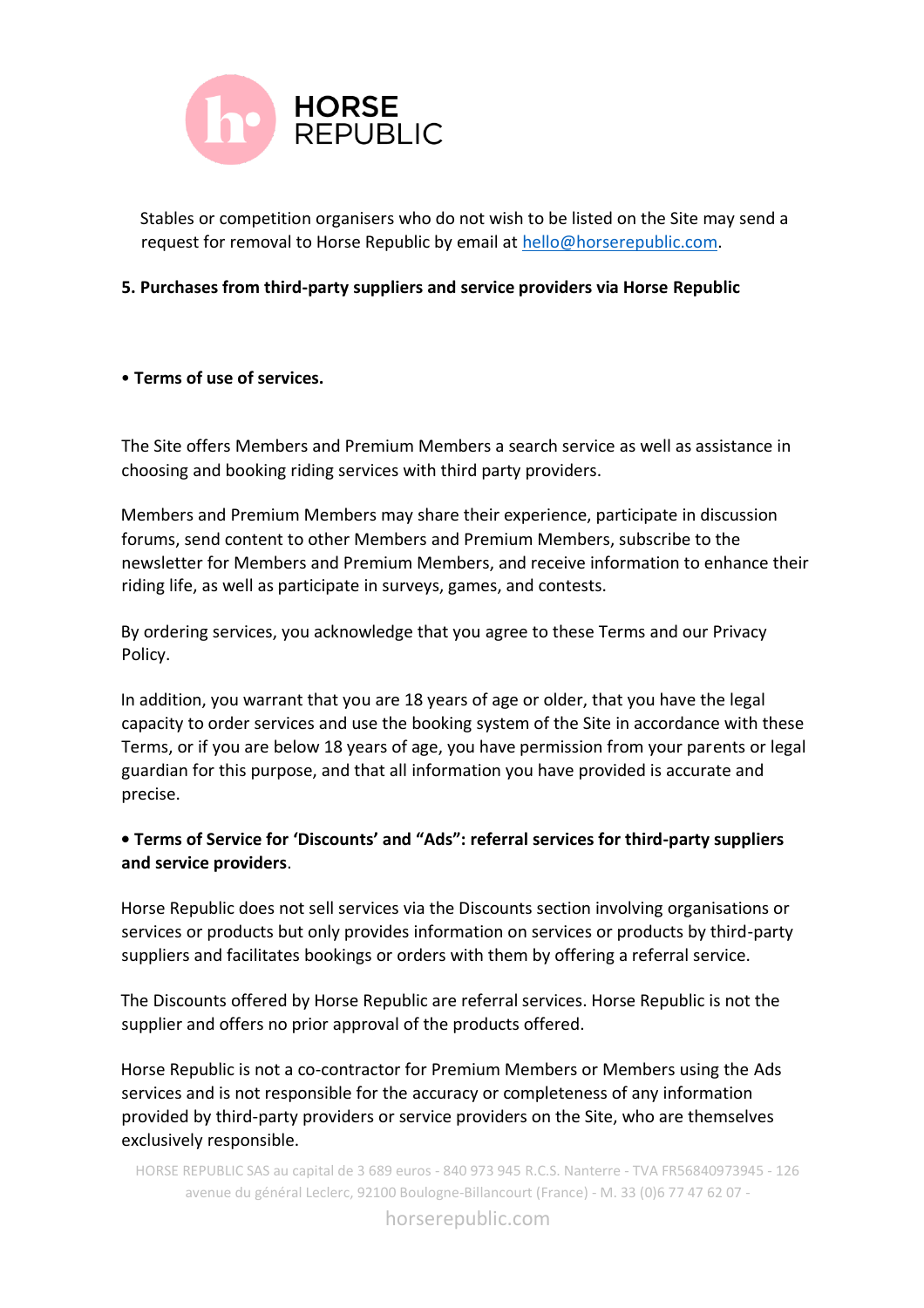

The posting of an advertisement for the sale or exchange of a product, a service or a horse must not in any way infringe the rights of a third party, must respect intellectual property rights and must not violate any applicable local, national or international law or regulation.

Members and Premium Members shall refrain from offering counterfeit products in this respect. The author of the advertisement guarantees that they are the owner of the product or animal offered for sale, and that the product meets the requirements commonly applied on the market for this type of product or horse.

If you make a booking or place an order with a supplier or third-party service provider, you will be bound by the contractual conditions agreed with that supplier or service provider and must abide by their conditions.

Before entering into a transaction with a supplier or third-party service provider, it is your responsibility to confirm all details with the third party in order to determine the costs and expenses incurred.

The information provided on the Site regarding costs and fees proposed by suppliers and third-party service providers are provided for informational purposes and must be confirmed by the supplier or service provider when ordering. Horse Republic does not guarantee the accuracy of such information and is not responsible for the content or services provided on the websites of third parties.

Horse Republic is not responsible for any acts, omissions, errors, representations, warranties, breaches, or negligence of these suppliers or third- party service providers nor for any damages or expenses that might arise from any contract with them.

The Site may direct you to sites of suppliers or third-party service providers that Horse Republic neither manages nor monitors. It is your responsibility to read the Terms of Service at those sites.

# **6. Privacy Policy**

The personal information you provide to Horse Republic will be used in accordance with our Privacy Policy and pursuant to Law No. 78-17 of 6 January 1978 ('Data Protection and Freedom of Information Act') and the General Data Protection Regulation 2016/679 of 27 April 2016 ('GDPR').

# **7. Limitation of liability**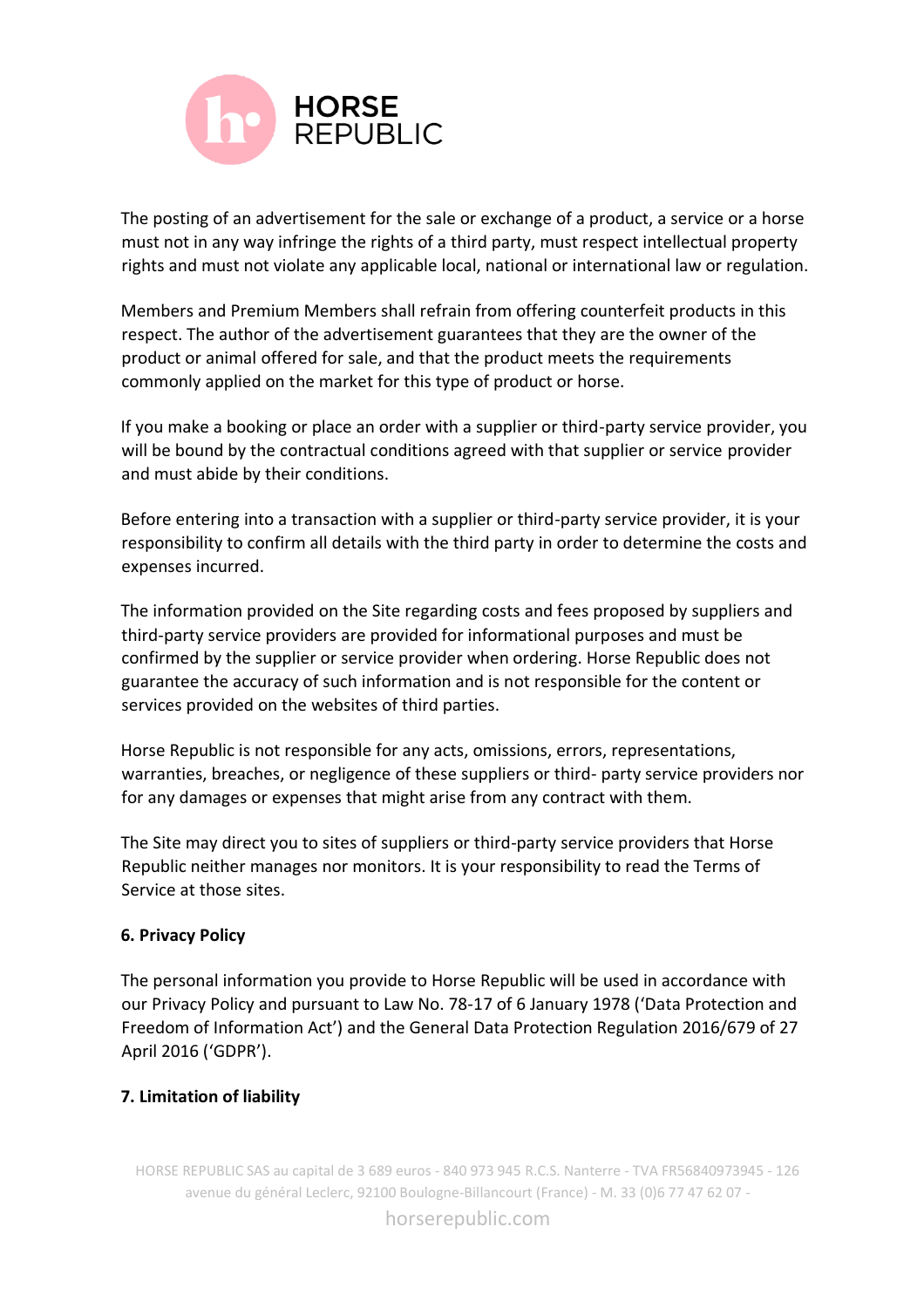

This section limits the liability of Horse Republic regarding problems that might occur when you use this site.

**7.1** The information, products and services on this site may contain inaccuracies or errors, particularly regarding information on competitions, services and products offered, dates and times, addresses, and prices. These are provided for informational purposes and thus do not imply any contractual obligations.

Horse Republic does not guarantee the accuracy of the content and is not responsible for any errors or inaccuracies regarding the information and description of events or competitions, information related to competitions, photos on the contest pages, geolocation, the services offered, the list of Members and Premium Members present, as well as any other information on this site. Also, Horse Republic reserves the right to correct any errors displayed on its site.

In any event, Horse Republic and its teams take no position on the relevance of the information disseminated by Members and Premium Members on the Site.

The presence on the Site of offers for products or services does not constitute an endorsement or recommendation of such products or services by Horse Republic.

Suppliers and service providers (including event organisers) that communicate information about their brands, products, and services are not related to Horse Republic.

**7.2** Horse Republic's responsibility for Interactive Services (forums for discussion and opinion) is that of a content host. These Interactive Services allow Members and Premium Members to share 'Contributions' that fall outside the editorial purview of Horse Republic.

Horse Republic offers Members and Premium Members Interactive Services and stores their content on its Site.

The Contributions shared are the sole responsibility of the author.

Horse Republic may not be held liable for any Contributions made by Members and Premium Members since there is no vetting of content before it appears online, or if after content has been reported to Horse Republic it has acted promptly to remove it.

Horse Republic is therefore not responsible for contributions made by Members and Premium Members.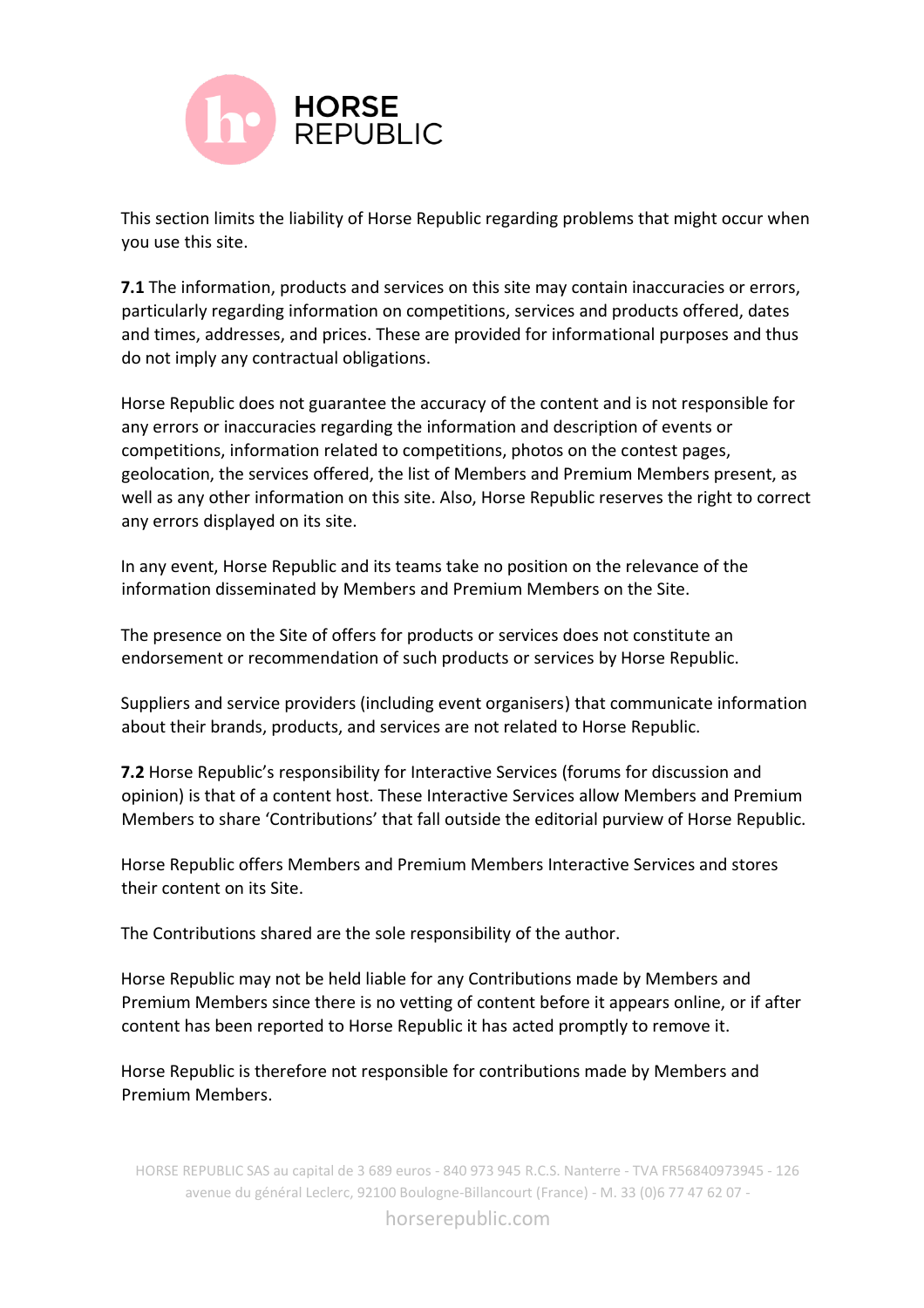

**7.3** Horse Republic is not subject to a general obligation to monitor all information published by Members and Premium Members and stored on the Site, nor a general obligation to seek facts or circumstances revealing illegal activities, nor to a warranty obligation for the accuracy, integrity, or truthfulness of the information made public by Members and Premium Members.

**7.4.** Horse Republic provides access to the site as part of a simple obligation of means. It will make all efforts to limit the downtime of the Site. It may need to suspend or interrupt access to the site temporarily, especially for legal, technical, or maintenance purposes, adjustments, additions of content, or functionality. It may not be held legally responsible in this regard.

Horse Republic is not responsible for any errors or failures inherent in information systems. Especially, it may not be held responsible for delays in transmission, the reliability of data transmission, access times, or any restrictions on access networks and/or specific servers connected to the Internet.

Generally, Horse Republic may not be held liable for external events that are beyond its control. It may not be held legally responsible for indirect or consequential loss and/or damages.

These limitations of liability apply subject to contrary mandatory legal provisions that may be applicable.

# **8. Removing illegal content**

All Members or Premium Members acknowledge being informed that Horse Republic may perform moderation after the fact to control, remove, or edit content posted by Members and Premium Members that appears contrary to laws and regulations, or which has been reported to it as such.

All Members and Premium Members acknowledge being informed that a warning mechanism is available at all times to anyone who wishes to report the posting on the Site of any message contrary to laws and regulations or that violates these Terms.

An email address hello@horserepublic.com is available to report such content, which can also be reported to the chat support service. Any report must identify the disputed message, explain how it is contrary to applicable laws and regulations, and specify the identity of the person doing the reporting (for individuals: name, address, and telephone number; for legal entities: name, registered office, telephone number and the name of their legal representative).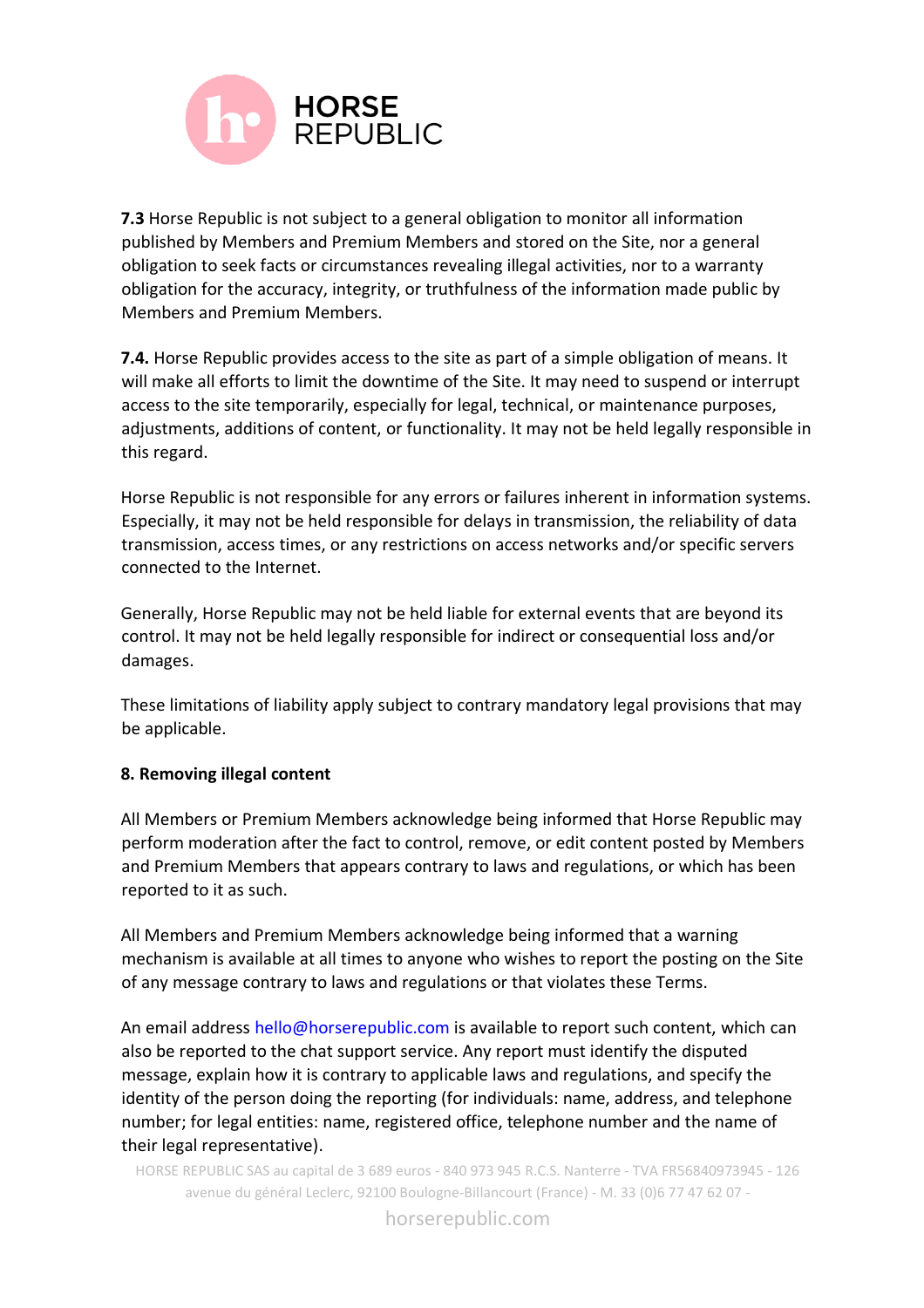

It is understood that if anyone abuses this right, they will be held responsible.

Horse Republic will make a discretionary assessment of the suitability of the withdrawal request and will try, to the extent possible, to remove the illegal content as soon as possible.

# **9. Unauthorised Activities**

Reproduction in whole or in part of the content and infrastructure elements of the Site is prohibited without the prior written consent of Horse Republic. Any request should be sent to Horse Republic at the following address: Horse Republic, 126 Avenue du Général Leclerc - 92100 Boulogne France Billancourt, or by email at: hello@horserepublic.com

By using the Site, and without the prior written consent of Horse Republic, you agree not to:

- use this Site or its contents for commercial purposes;
- reproduce, distribute, exploit the content or information of this Site;
- change the content or information of this Site;
- bypass measures to prevent or limit access to this Site;
- establish invisible links to the Site, for any reason, without our express written permission;
- incorporate any part of this Site in another website without our express written permission.

#### **10. Intellectual property**

The content of the Site is protected by law, including the provisions of the Intellectual Property Code, and is intended to serve informational purposes and private usage by Members or Premium Members.

Trademarks, logos, and more generally all the elements of intellectual property are the property of their author and are registered and protected in this respect, in particular by Horse Republic. Any use or reproduction is prohibited.

Subject to any rights that might be held by third parties, Horse Republic is the sole owner of the information and content of the Site and its other products or services (text, graphics, photographs, videos, software, databases or any other components of the Site). It is the sole owner of all intellectual property rights related thereto, (copyright, ancillary rights,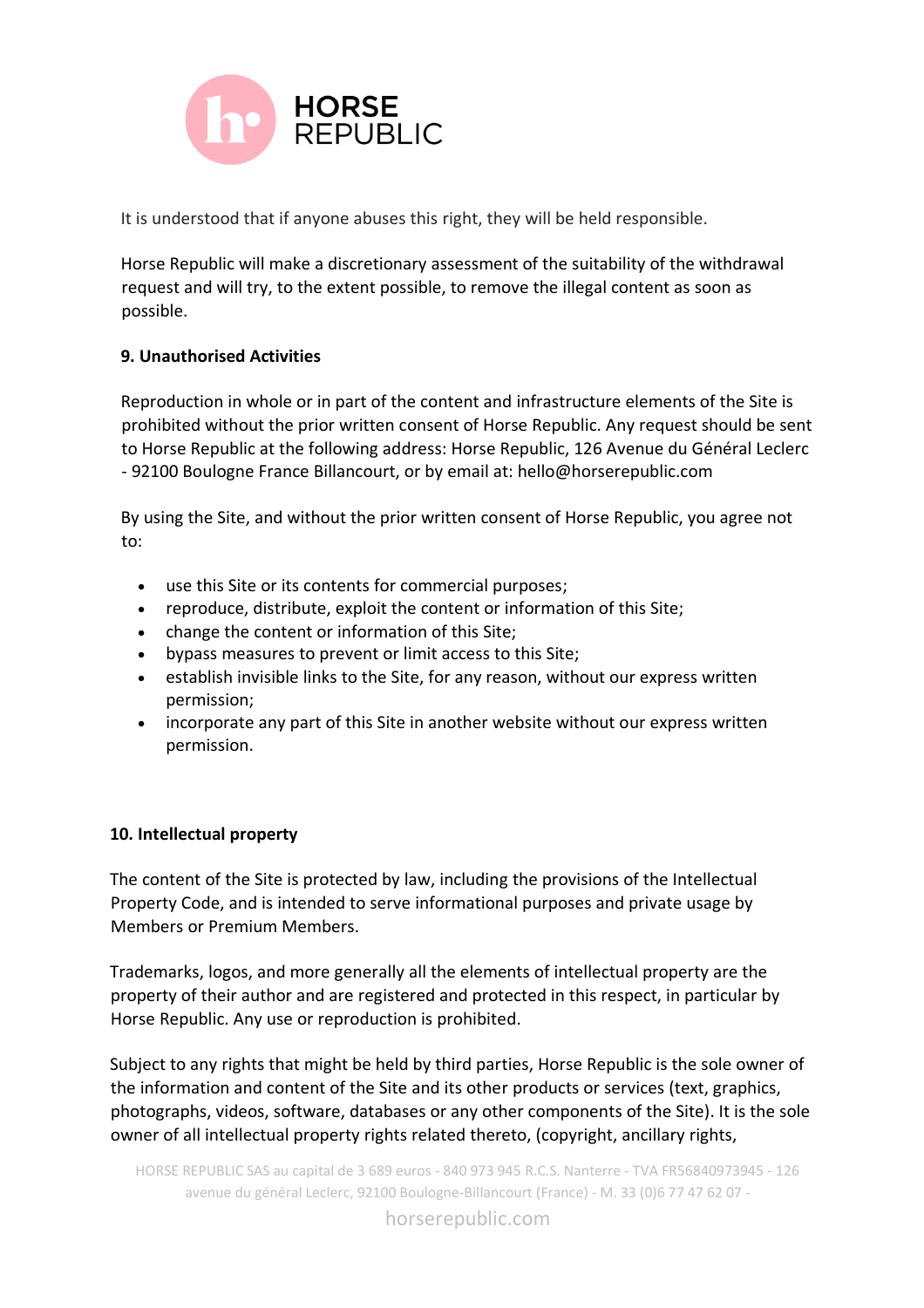

trademark rights, database producer rights to the Site, including all of the information in the Horse Republic Account).

The information contained on the Site may be used only for strictly personal purposes. Any extraction, use, reproduction, or distribution for other purposes, including collective and/or commercial use, without the express written permission of Horse Republic is prohibited and may be punishable, especially in the event of infringement.

## **11. Cookies and Sessions**

Cookies are small files placed on your computer. A cookie does not allow us to identify you but it records information about the navigation of your computer on the Site which we are able to read during your subsequent visits in order to facilitate navigation, optimise the connection, and customise the use of the Site.

You may refuse the use of cookies by configuring the settings in your browser. However, refusing cookies may make all or parts of the Site unavailable.

# **12. Applicable law and jurisdiction**

Members and Premium Members acknowledge that the Terms of Service (TOS) and the use of the Site are governed by French law and are under the jurisdiction of French courts.

In the event of a dispute arising from the interpretation or execution of the TOS, the Member or the Premium Member may use a conventional mediation procedure or any other alternative method of dispute resolution.

Otherwise, for anyone qualifying as a consumer, any dispute shall be referred to one of the territorially competent courts under the Code of Civil Procedure. Consumers may also bring litigation under the jurisdiction at their place of residence at the time they entered into the contract or where the harmful event occurred.

For those qualifying as professionals, the Commercial Court of Paris shall have sole jurisdiction to litigate any dispute involving Horse Republic, including the execution, interpretation, termination, or rescission of the contract, including for precautionary procedures, emergency procedures, and in the event of summary proceedings, warranty claims, petitions, or multiple defendants.